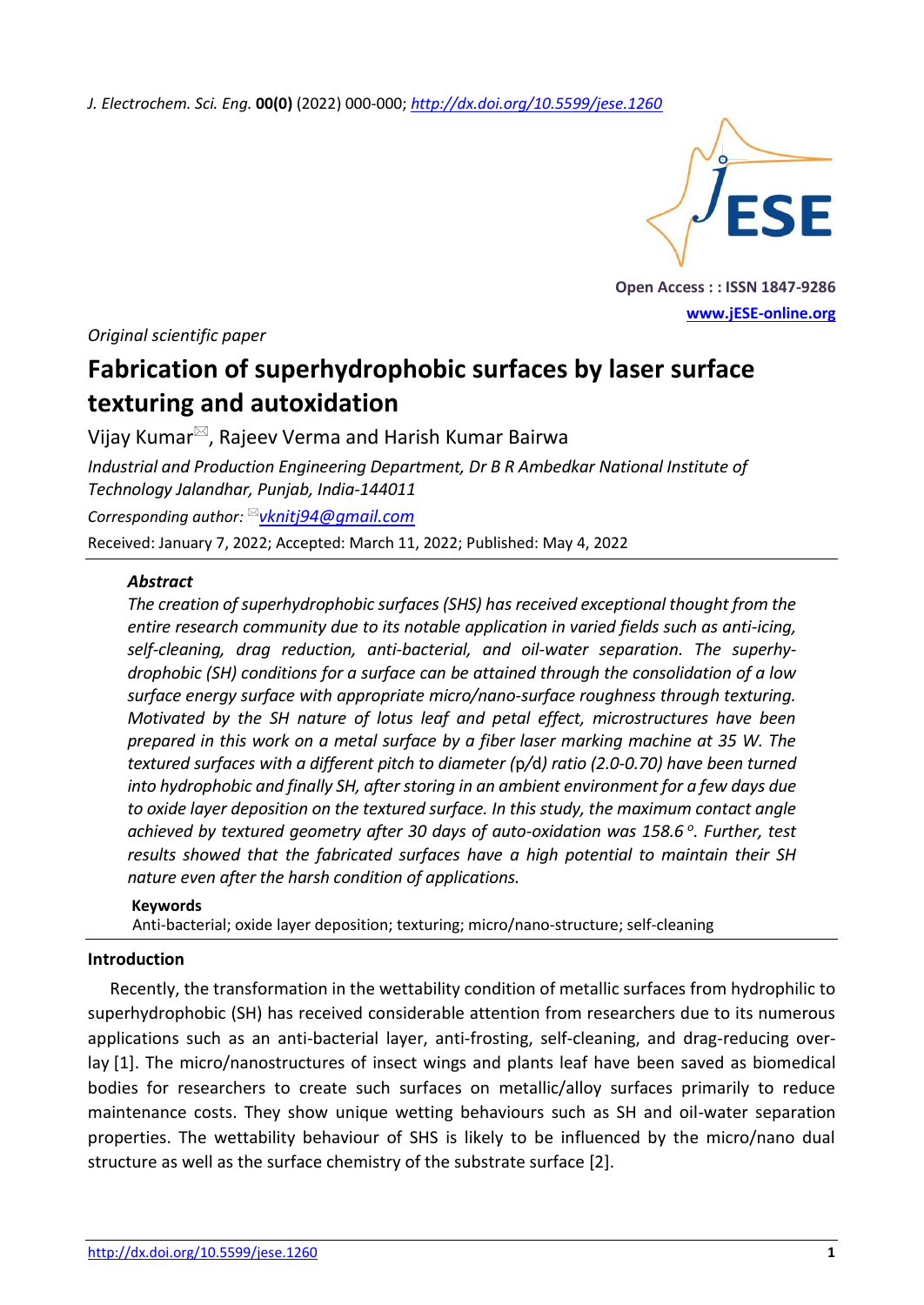The surface wettability can be categorized into three categories: hydrophilic, hydrophobic, and SH properties, which depend on the water contact angle (WCA) of the surface [3]. That is, the surface with WCA less than 90° is a hydrophilic surface, WCA lies between 90 to 150° for a hydrophobic surface, whereas WCA greater than 150 $^{\circ}$  is referred to as SHS. The above states of the surface are highly influenced by the surface interface energy of water droplets and solid surfaces. The wettability of surfaces has been studied by three states: the Wenzel state, the Cassie-Baxter (CB) state, and the metastable state [4,5]. The Wenzel model considers water droplets seeping between surface asperities, while the CB model discusses water droplets settling onto irregularities and trapped air in the rough surface irregularities [6]. The schematic diagram of the above three categories is shown in Figure 1. Among the above three infiltration states, the CB state is more appropriate for the investigation of the SHS [7,8] since it is valid for rough and chemically homogeneous surfaces and to air entrapment inside the irregularities of rough surfaces.



*Figure 1. Infiltration states in Wenzel, CB and metastable states* 

SHS has the potential application to reduce corrosion behavior and is advantageous in selfcleaning and offers antiseptic environments [9]. There are two essential aspects to enhancing the SH behaviour of a surface that is low surface energy treatment and the creation of micro/nanohierarchical structure. To improve the intrinsic SH behaviour of the surface, laser surface texturing has been a relatively new technique for creating a dual structure on metallic surfaces, which is responsible for the making surface non-sticky. So far, to produce such micro/nano-dual scale structures on a surface, a great effort has been made lately by researchers and this has been a motivation to discover a newer technique, which is easy and eco-friendly [10]. Previously, several techniques have been proposed and investigated to achieve high WCA and low CA hysteresis, such as chemical etching [11], plasma etching [12], shot blasting [13], machining [14], lithographic patterning [15], sol-gel technique [16], electrodeposition [17], and plasma fluorination technique [18]. However, the previously reported techniques have some disadvantages that limit their application, for example, the intricate processing steps and low durability. To create SHS, some chemical modifications such as coating of fluorosilane and fluoropolymer are used as the top layer, which significantly improves the hydrophobic behavior of the surface [19]. However, these fluorinated coatings are harmful to the environment and also may be easily peeled off from the substrate interface due to poor mechanical interlocking and thermal stability. To overcome the above shortcomings, laser surface texturing has emerged as one of the best techniques to produce a hierarchical structure with well-defined surface roughness as a requisite favorable condition for attaining SH behavior. Laser texturing produces required surface roughness and spontaneous hydrophobization and carbon absorption onto the textured surfaces with a multimodal roughness that looks passive, environmentally friendly, and naturally reproducible [20]. Recently, Ma *et al*. fabricated SHS by creating a circular texturing pattern of different *p*/*d* ratios, which were highly durable [21]. Moreover, creating an SHS by optimizing *p*/*d* ratios for different materials became an interesting area for researchers due to its high durability and eco-friendly nature.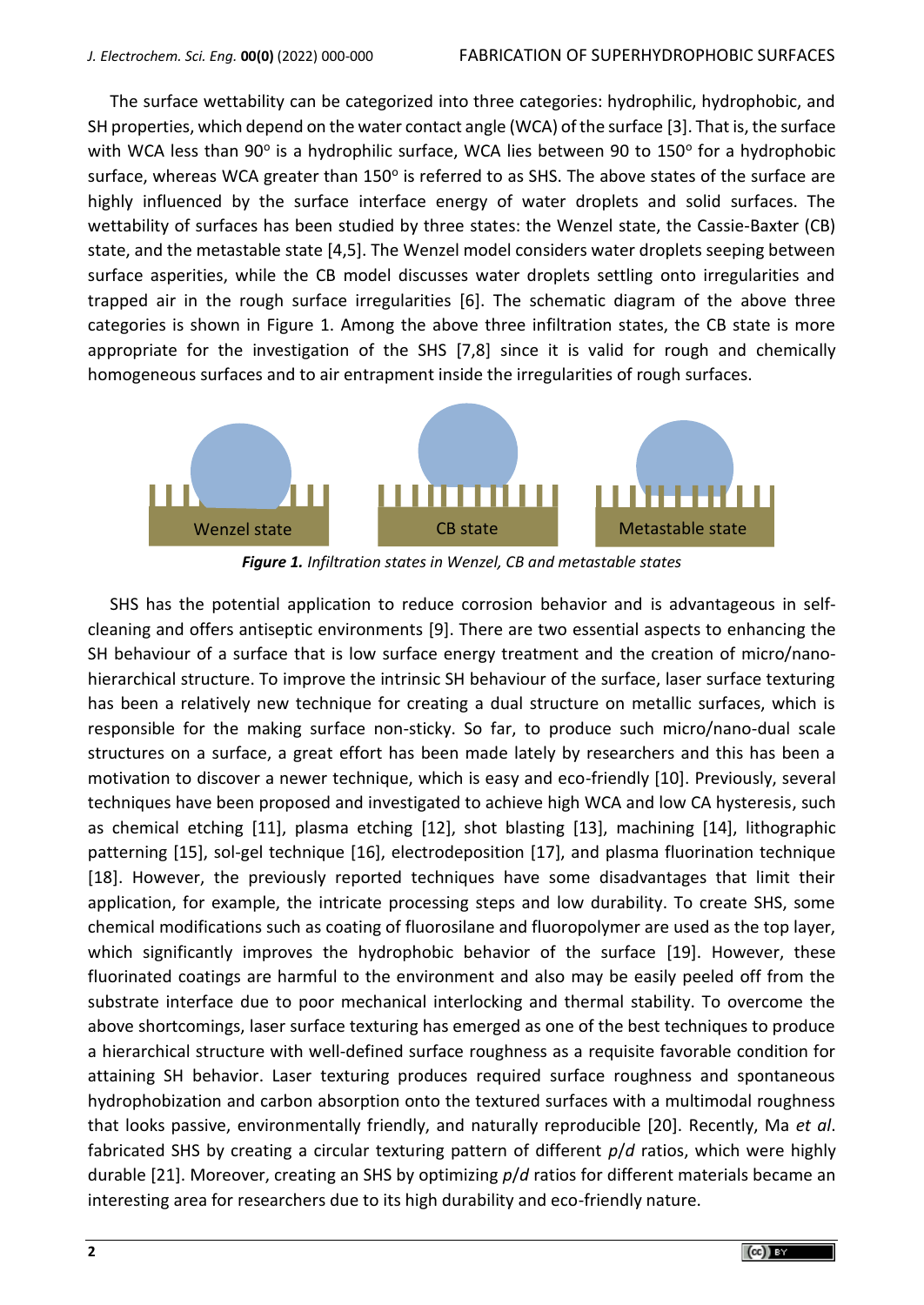Very little literature has been reported on the fabrication of SHS by direct laser treatment on steel surfaces. The fabrication of superhydrophobic or hydrophobic surfaces by direct laser texturing (DLT) eliminates the use of any hazardous chemical treatment. The creation of SHS by DLT and deposition of oxide layer due to heat-treatment during texturing (autoxidation) is highly responsible for better durability and maintaining their behavior against harsh environmental conditions.

In this work, the fiber laser marking machine of 50W was employed to create a micro/nanohierarchical structure on AISI 420 steel substrate. To attain a stable SH condition, the textured surfaces of different *p*/*d* ratios such as 2.0, 1.0, 0.95, 0.90, 0.80, and 0.70 were left in an open environment for a few days. The surface characterization through scanning electron microscopy analysis, tape peel test, and sandpaper abrasion test were employed to evaluate the soundness of the developed SHS.

# **Experimental**

# *Surface preparation*

The AISI 420 steel plate was procured from the local market of Jalandhar and its chemical composition was evaluated by spectroscopic analysis at the Central Institute of Hand Tools, Jalandhar, Punjab, India (Table 1). To perform micro-texturing on the AISI 420 steel sheet was sectioned to the size of  $40\times40\times5$  mm. Subsequently, the sectioned surface was polished with abrasive sandpaper of P200, P400, P800, P1200, and P1500 followed by washing with ethanol and deionized water. Before laser texturing, all samples were dried in an electric oven at 80 °C for 30 minutes to remove moisture from the surfaces.

*Table 1. Spectroscopic analysis of AISI 420 steel*

| - 1<br>Element     |            | ۰.۰<br>ັບ | Mn   | - -<br>ັ                           |      |      |                |
|--------------------|------------|-----------|------|------------------------------------|------|------|----------------|
| wt.%<br>Content, ' | 12<br>ບ.⊥ບ | 12.60     | 0.85 | $\overline{\phantom{a}}$<br>U. / J | 0.03 | 0.05 | <b>Balance</b> |

# *Laser surface texturing*

The fiber laser marking machine (Figure 2) with a 50 W laser source was applied to micro-texture the circular pattern of diameter 100 μm and pitch varying from 200 to 70 μm as tabulated in Table 2.



*Figure 2. Laser texturing machine and its texturing parameters (EzCad software)*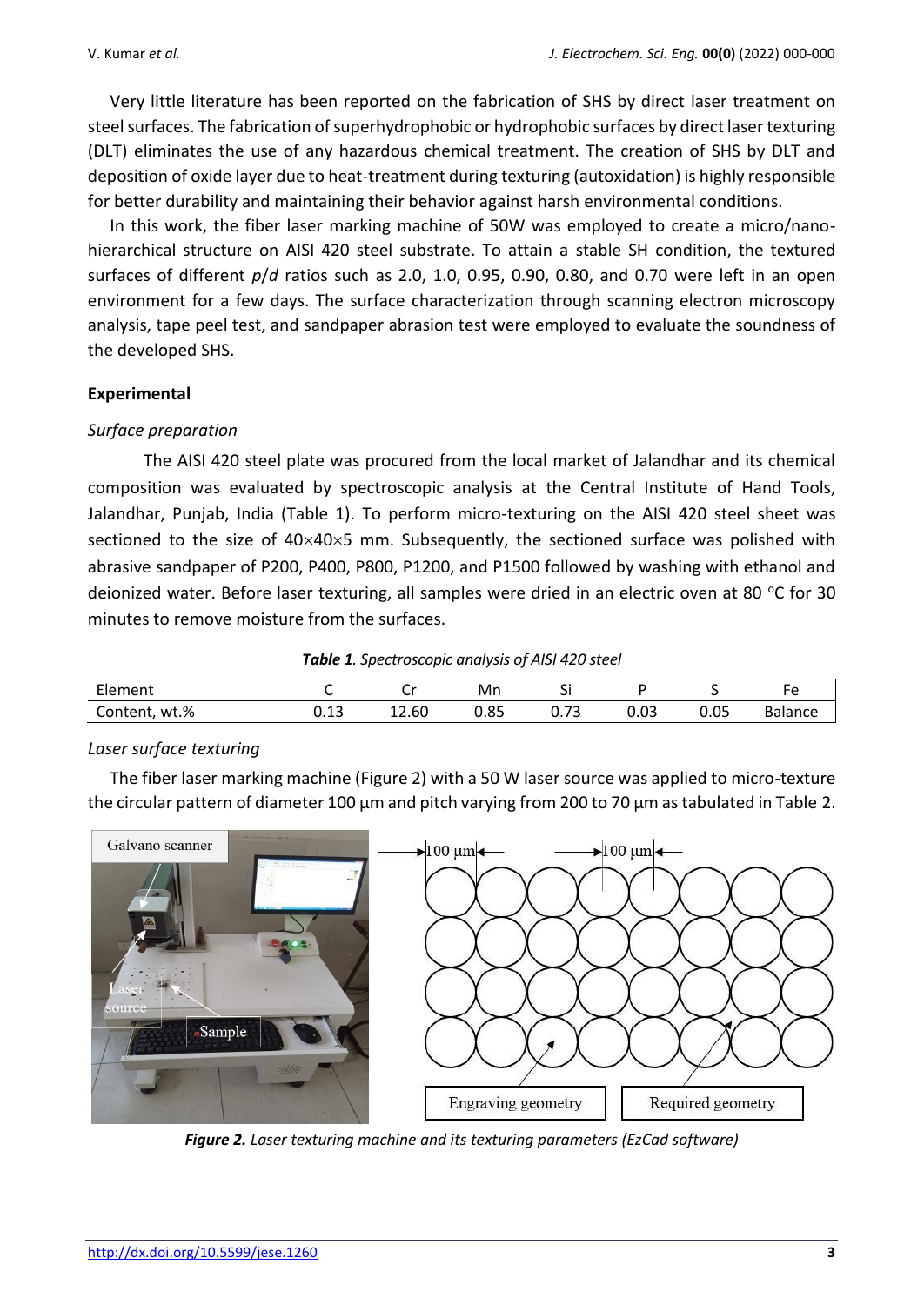The scanning speed used was 50 mm/s, a frequency of 50 kHz, and a maximum power of 35 W with a laser wavelength of 1064 nm. The same parameters were repeated three times for every sample to achieve the surface roughness (*R*a) between 8 and 14 μm, as seen in Table 2. From Table 2, it has been observed that Ra values of the textured geometry increase with a decrease in *p*/*d* ratio, which could be ascribed to the decrease in the flat area of the textured geometry. With the increase of the *p*/*d* ratio, the untextured surface area (outside the cylinder) increases, and the mean surface roughness decreases.

| Sample No. | μm  | p / d | $R_a / \mu m$ |
|------------|-----|-------|---------------|
|            | 200 |       | 9.10          |
|            | 100 | 1.00  | 9.15          |
|            | 95  | 0.95  | 9.79          |
|            | 90  | 0.90  | 10.23         |
|            | 80  | 0.80  | 11.02         |
| O          | 70  | 0.70  | 11.29         |

*Table 2. Parameters of texturing pattern and its surface roughness values, d = 100*  $\mu$ *m* 

#### *Surface characterization*

The surface morphology of the textured surface was characterized using scanning electron microscopy (SEM). The wettability and durability of the texture geometry were investigated by assessing the mechanical resistance by a small-scale laboratory testing, such as tape peeling, abrasive paper abrasion, and contact angle hysteresis of water droplets deposited on the textured surface. The droplet contact angle is defined as the angle at which the water-air interface intersects the surface, which characterizes the wettability tendency of liquid droplets. The roll-off angle represents the slope of a surface from that a drop starts rolling and eventually falls. Wettability conditions of superhydrophobicity are usually accepted when the contact angle is greater than  $150^{\circ}$ and also the roll angle is lower than  $10^{\circ}$  [22]. The WCA value has been measured for each experiment and co-related with the SEM topography and the degree of hydrophobicity. We used a technique like a sessile contact angle approach and for this purpose, an image was captured of liquid droplets on the textured surface using a high-resolution (micro-lens) camera. Then the image processing was carried out to assess the contact perspective as described above. Depending on the degree of rolling, we incrementally tilted the samples to determine the angle when the drop started rolling off from the surface. For this purpose, a drop of water of 10 μl volume was released from a micro-syringe from a height of 10 mm, and the drop image was captured and analyzed using image analysis software under ambient conditions (at 5-days interval).

#### *Mechanical testing*

#### Tape peel test

Generally, a tape peeling test is carried out to investigate the behavior of superhydrophobic surfaces after being glued to other surfaces, which indicates the loss of a degree of wettability of the SH surface. For the tape-peeling test, the highly adhesive and pressure-sensitive tape is used for uniformity of adhesion. In this work, Cellofix test tapes were used for uniformly adhering to the textured surface with the application of an external load of 80 g rolling onto the entire surface for proper adherence with the SH surface. The glued tape was later lifted at an angle of 180° to the surface [8,10,23]. The wettability of the surfaces was measured after every 10 repetitions of the test. This test was measured until the SH surface showed very low wettability loss.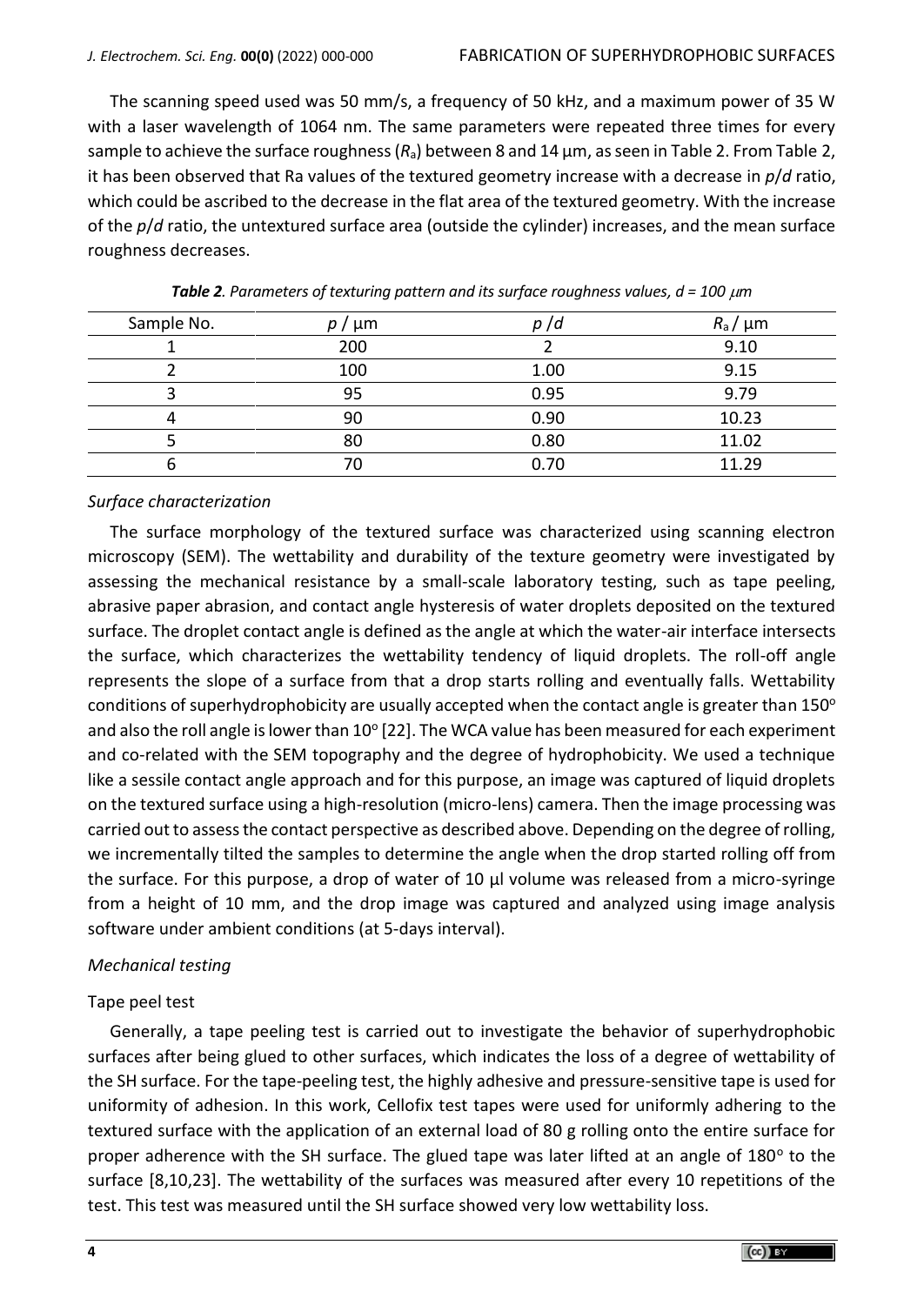### Sandpaper abrasion test

A sandpaper abrasion test was carried out to evaluate the durability of the SH surfaces against the damage from abrasive particles, which shows the wettability changes after a number of abrasion cycles. In this test, the sandpaper of grit size P800 was put on the SH surface to a length of 40 mm facing abrasive particles towards the SH surface. Applied 100 g external load on top of the sandpaper and sandpaper was pulled horizontally with a constant velocity of approximately 10 mm/s. This test was repeated for 50 cycles and the WCA of abraded surfaces was measured at intervals of 10 abrasion cycles [24-26].

# **Results and discussion**

In the present experiment, we have successfully produced metal textured surfaces with uniform SH properties using laser texturing (Figure 3).



*Figure 3. Water droplets exhibiting uniform hydrophobic and SH properties of textured surfaces after 19 days of exposure to the open environment*

# *Influence of laser texturing on surface morphology*

It has been well established that the morphology of the surface and the roughness have a strong influence on surface wettability. In general, it has been reported in the literature that two states, namely Wenzel and Cassie-Baxter (CB), are used to explain the liquid-solid interaction: (1) the liquid fills the valleys of a rough solid surface known as the Wenzel state, and (2) air entering the valleys of the rough solid surface called CB state. When processing line by line (two laser beams separated by distance) during laser texturing, the laser beams move and remove material (ablation) from the surface by melting and evaporating the metal, creating micro-patterned structures. To produce metallic surfaces with SH properties, the surface must become one of three structures: nanostructures, microstructures, or dual structures [27]. In this work, the circular-shaped texturing with different  $p/d$  ratios (2.0-0.7) was fabricated on steel samples by a fibre laser texturing machine. During pilot experimentation, SH behaviour on the samples was performed to optimize the *p*/*d* ratio. From the study, it was found that textured geometry with a *p*/*d* ratio of 0.7 resulted in the maximum WCA, demonstrating the most encouraging results, whereas textured geometry with a *p*/*d* ratio 2 and more did not show many promising WCA results due to more flat surfaces present on top of the sample. Based on this preliminary study, our further investigation was mainly focused on textured geometry with a *p*/*d* ratio of 0.7, and a sample of texturing with a *p*/*d* ratio of 2 was discarded from the further investigation.

A distribution of multi-model and regular pattern geometry has been produced after laser texturing, as shown in the SEM image of the textured substrates at different magnification levels. The laser-processed substrate surface produced a hierarchical structure, a nanostructure in microprotrusion pores and depressions, due to the evaporation and inherent laser bulging effect.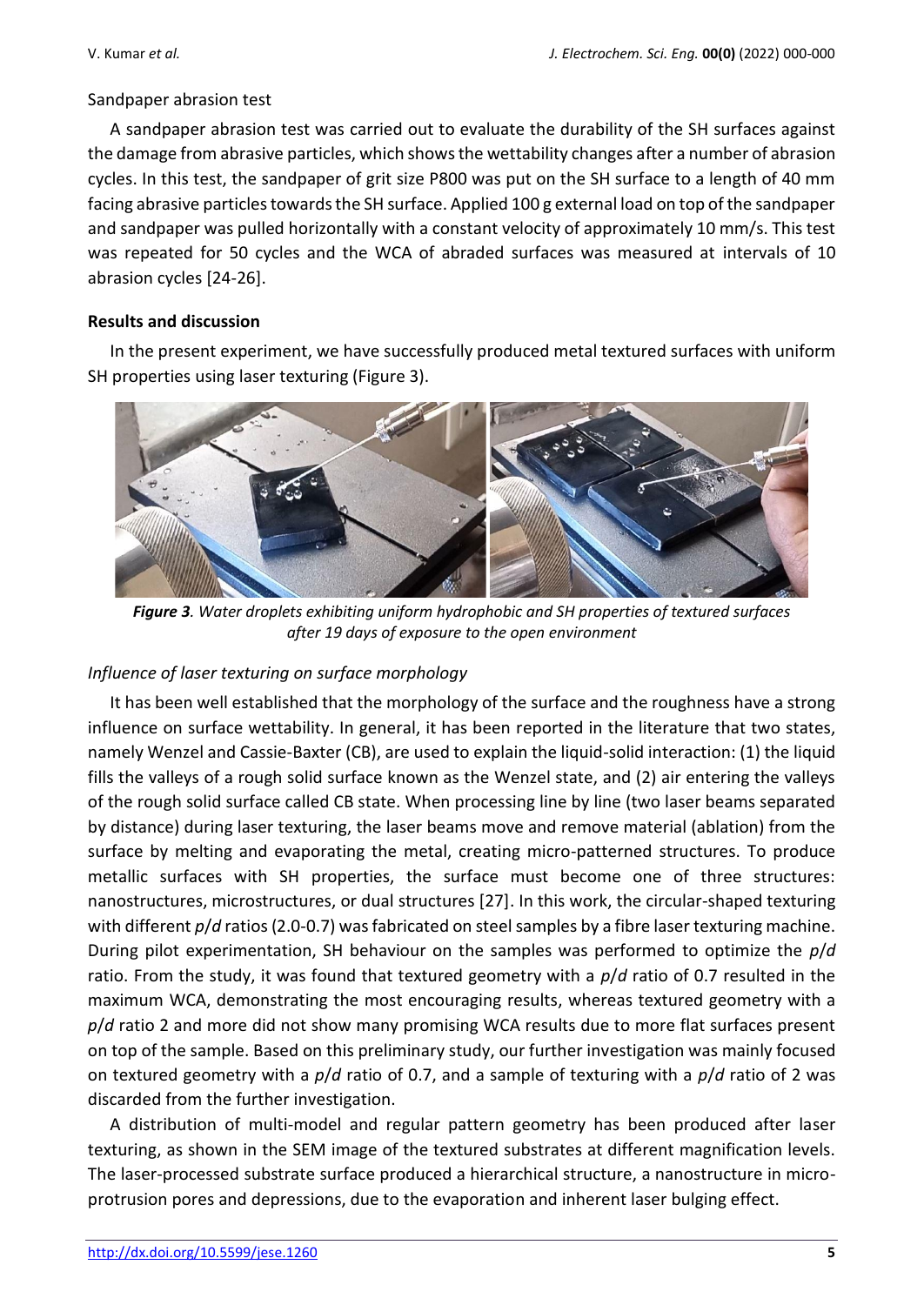Figure 4 shows the SEM image of the texture pattern structure with a *p*/*d* ratio of 0.7 at magnification levels of 200 $\times$  and 500 $\times$ , respectively. The SEM images show the formulation of a corallike surface structured with mushroom-like nano-protrusions on micro-cavities arranged in random alignments. These uniform/deterministic micro-cavities-oriented structures consisted of tiny cavities with dimensions in the micron to nano range that created an ultrafine porous structure [28]. Further studies show that these structures were reproducible and well controllable by adjusting the laser parameters. After the laser ablation process, the WCA on all textured geometries was measured and left at ambient conditions to further study the wettability behaviour with time. Further investigation of WCA ensured that the surface wettability of laser-ablated surfaces increases with time.



*Figure 4. SEM images of a textured surface with a* p*/*d *ratio of 0.7 at different magnification levels*

### *Effect of auto-oxidation on wettability*

The topography of the textured surface depends on the laser power and the intensity of the beam. It is well known that spatial depth and heat zone increase with increasing laser intensity. As the laser intensity doubles, the heat-affected region lengthens three times. The result is that the texturing pattern's size increased and a distorted type of heat-affected zone was created [2,29]. One advantage of pattern distortion is that it creates a nano protrusion and a high heat-affected zone is highly responsible for the oxide formation and carbon abstractions from the environment and surface dissolution. After laser texturing on the specimens, WCA was measured on the textured patterns and all specimens were subjected to exposure to an open environment for further wettability studies time the contact angle was measured at time intervals of five days, as shown in Table 3.

|                    |        |        | p/d               |        |       |
|--------------------|--------|--------|-------------------|--------|-------|
|                    | 0.7    | 0.8    | 0.9               | 0.95   | 1.0   |
| Time interval. day |        |        | WCA, <sup>o</sup> |        |       |
|                    | 97.90  | 85.36  | 77.23             | 70.9   | 70.2  |
|                    | 12542  | 101.21 | 92.32             | 88.12  | 86.3  |
| 10                 | 131.48 | 115.23 | 105.41            | 100.32 | 98.25 |
| 15                 | 145.49 | 129.3  | 121.23            | 114    | 101   |
| 19                 | 158.59 | 135.23 | 123               | 114.45 | 101   |

*Table 3. Wettability measurement on the laser texture AISI 420 steel* 

After 15 days, it was observed as  $145.45^{\circ}$  and after 19 days, the fabricated surface showed SH behaviour with a contact angle of 158.6° in textured geometry with a p/*d* ratio of 0.7, whereas no significant change in the contact angle was observed after 19 days, as shown in Figure 6. The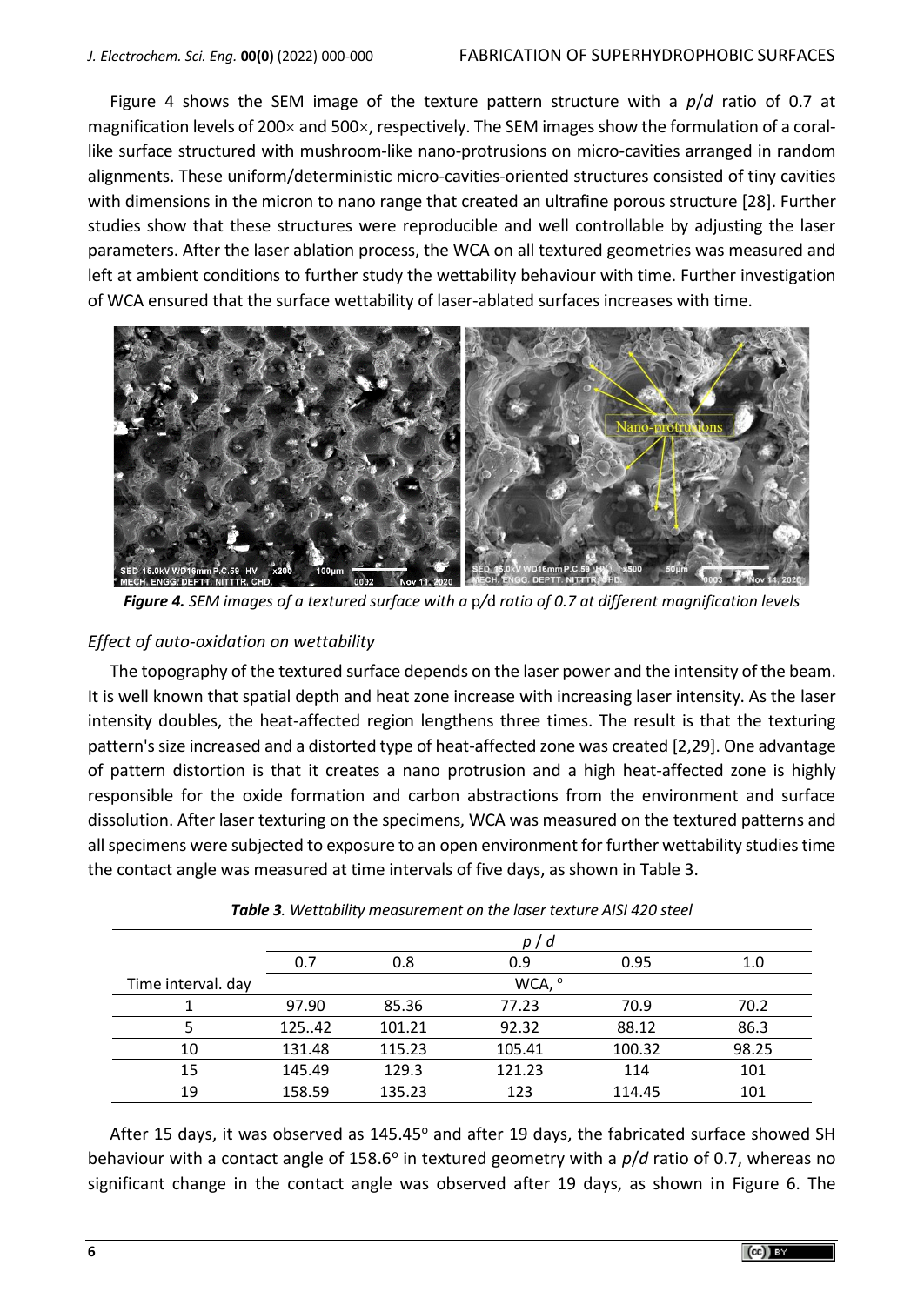variation in wettability over time is due to a change in surface chemistry and a key factor could be ascribed to the accumulation of carbon to the textured substrate with active magnetite, as shown in Table 4 [30]. This accumulation of carbon particles from the air on the textured geometry and air entrapment inside the texturing pattern creates low surface energy on the surfaces. As a result, when a higher energy liquid is dropped on this surface, it is repelled from the surface and tries to attain a spherical shape due to the dominant molecular cohesive forces among the water droplets. Further, it was observed, that after a small surface inclination, the water droplets roll off easily from the surfaces. The EDS analysis of textured geometry with a *p*/*d* ratio of 0.7 (Figure 5) after 19 days shows an enormous chemical composition alteration of the surface, as shown in Table 4. The higher chemical composition alteration especially carbon and oxygen, may be caused due to surface burring due to ablation during laser texturing and oxidation due to heat treatment during texturing followed by auto-oxidation. From Table 4, trends of increasing percentage composition of lower melting points elements have been observed after laser texturing. This may be due to the lower melting points element diffusing out to the surface by heat treatment during texturing due to high laser fluence. The high increment of carbon composition and introduction of oxide formation on the textured geometry could be accounted for by the creation of low surface energy.



*Figure 5. Energy-dispersive X-ray spectroscopy (EDS) on the textured surface*

| Table 4. Chemical composition of texture surface before<br>and after texturing |                |                 |                |  |  |
|--------------------------------------------------------------------------------|----------------|-----------------|----------------|--|--|
| Before texturing                                                               |                | After texturing |                |  |  |
| Element                                                                        | Content, wt. % | Element         | Content, wt. % |  |  |
| C                                                                              | 0.13           | C               | 6.35           |  |  |
| P                                                                              | 0.035          | P               | 0.33           |  |  |
| S                                                                              | 0.026          | S               | 0.44           |  |  |
| Si                                                                             | 0.59           | Si              | 4.58           |  |  |
| Cr                                                                             | 13.68          | Cr              | 9.67           |  |  |
| Fe                                                                             | 84.56          | Fe              | 59.61          |  |  |
|                                                                                |                | O               | 17.47          |  |  |
|                                                                                |                | Ca              | 1.55           |  |  |
| Total                                                                          | 100.00         |                 | 100.00         |  |  |

Micrographs of the SHS were examined by SEM and EDS analysis at 10 kV at the NITTR in Chandigarh, India, to examine the surface morphology and chemical composition of the surfaces. The ability of water repellence increases with decreasing *p*/*d* value of the laser-ablated surface due to increased surface roughness and the same behaviour for the other values of the *p*/*d* ratio was observed. There was no significant change in the contact angles of the irradiated surface with time after a stable equilibrium was reached. The WCA of water droplets was calculated on laser irradiated surfaces (*p*/*d* = 0.7, 0.8, 0.90, 0.95, and 1.0) ablated with the same laser fluence and left at ambient conditions for 19 days. It could be acknowledged from the results obtained that the pulse superposition implemented in the ablation process could play an essential role in the surface topography produced by the laser texturing process. As the *p*/*d* ratio of the circular texture pattern decreased from 1.0 to 0.7, the surface roughness (9.15  $\mu$ m to 11.29  $\mu$ m) also increased as shown in Table 2. The increase of Ra value with dual structure is highly responsible for the improvement in hydrophilic to SH behaviour. Further, with the increase of the *p*/*d* ratio from 0.7 to 2.0, the surface microstructure becomes very flat and there are not many nano-scale multi-modal structures present on the surface to offer hydrophobicity. The decrease in CAs and the high adhesive force of these surfaces can be explained according to the Wenzel model. As illustrated in Figure 6, the lower WCA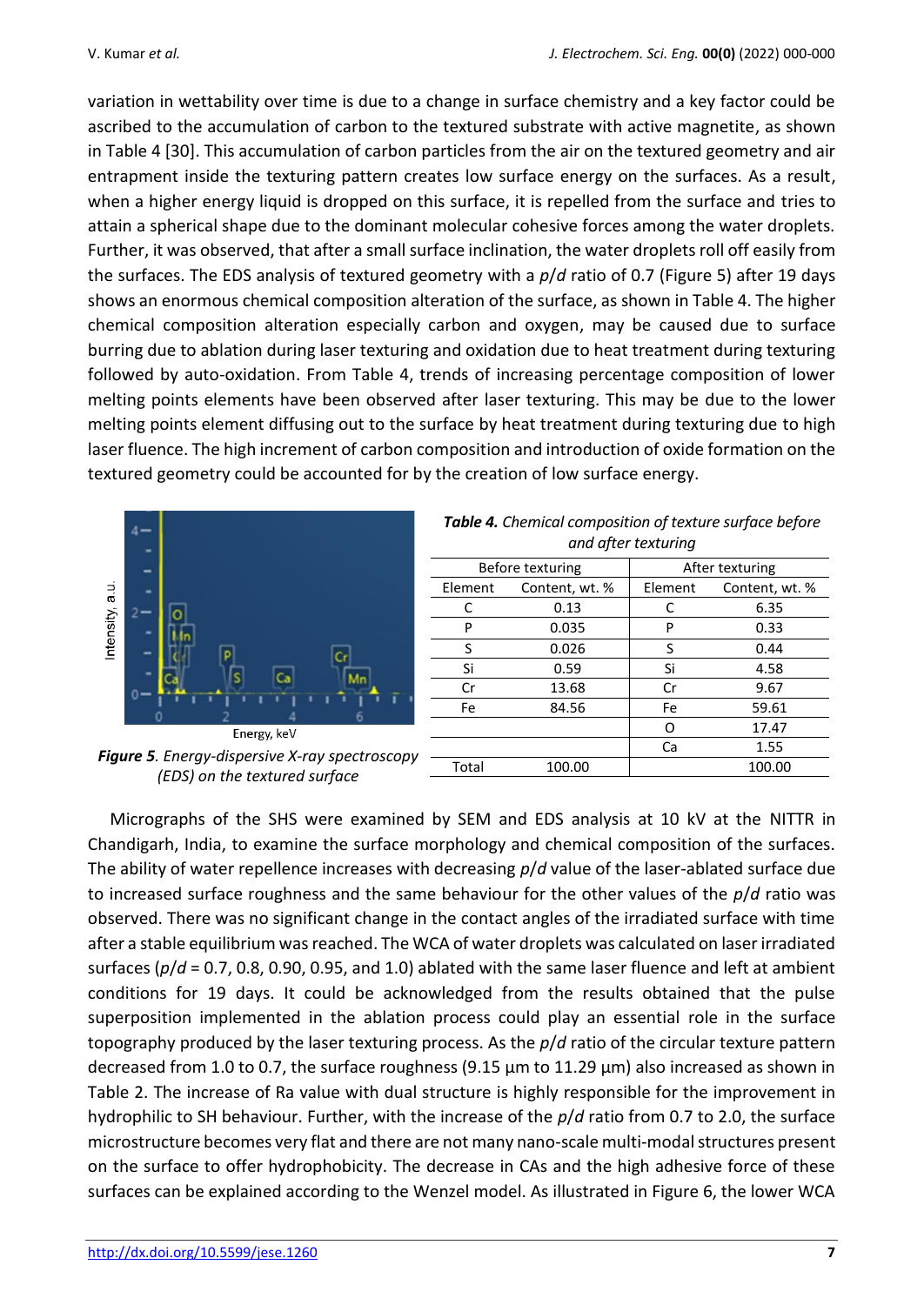on textured geometry except/compared to *p*/*d* ratio 0.7 was due to the water droplet could get into the groove of the rough solid surface partially or completely.



*Figure 6. WCA of textured AISI 420 steel specimens with different* p*/*d *ratios during 20 days interval*

#### *Mechanical test*

To determine the functional working efficiency of the fabricated SHS, mechanical reliability is also a critical parameter. In general, the SHS artificially produced by chemical methods are relative of low durability and can lose their ability to repel water through scratching or abrasion, causing excessive damage to the surface chemistry and structure [24]. Small scale laboratory tests prevalent to ascertain the durability of SHS were conducted, namely sandpaper abrasion tests, tape peel tests, and water repellency over time. In this study, SH surfaces show marginal loss of wettability after 50 test repetitions. It was observed that samples with a *p*/*d* ratio of 0.7 had exhibited some decreasing trend of WCA during the first 40 test cycles of the tape peel test and a similar diminishing trend was observed in the sandpaper abrasion test. A very small wettability change of the surface had been observed in the first 10 cycles of the abrasive paper scratch test. Whiles, a sharp drop in WCA (Figure 7) from 157.40 to 144.30 was observed between 10 to 50 cycles as the structure of the textured substrate was damaged. The decreasing trends of WCA were observed after increasing the number of testing cycles because when the number of cycles increases, the nano-protrusion over micro-structures gets damaged after every repetition. However, the surface remains hydrophobic after 50 cycles of test and it marginally lost its ability to repel water.

The promising results of the study show that these low water adhesion SHS can be used in many engineering fields, such as the 'mechanical hand' to transfer small water droplets without any loss or contamination for micro sample analysis. These SHS can also be used to store any type of liquid solution in small volumes where no loss is required. Moreover, such surfaces can also be used to transfer liquid droplets from low adhesion surface to high adhesion surface without any loss.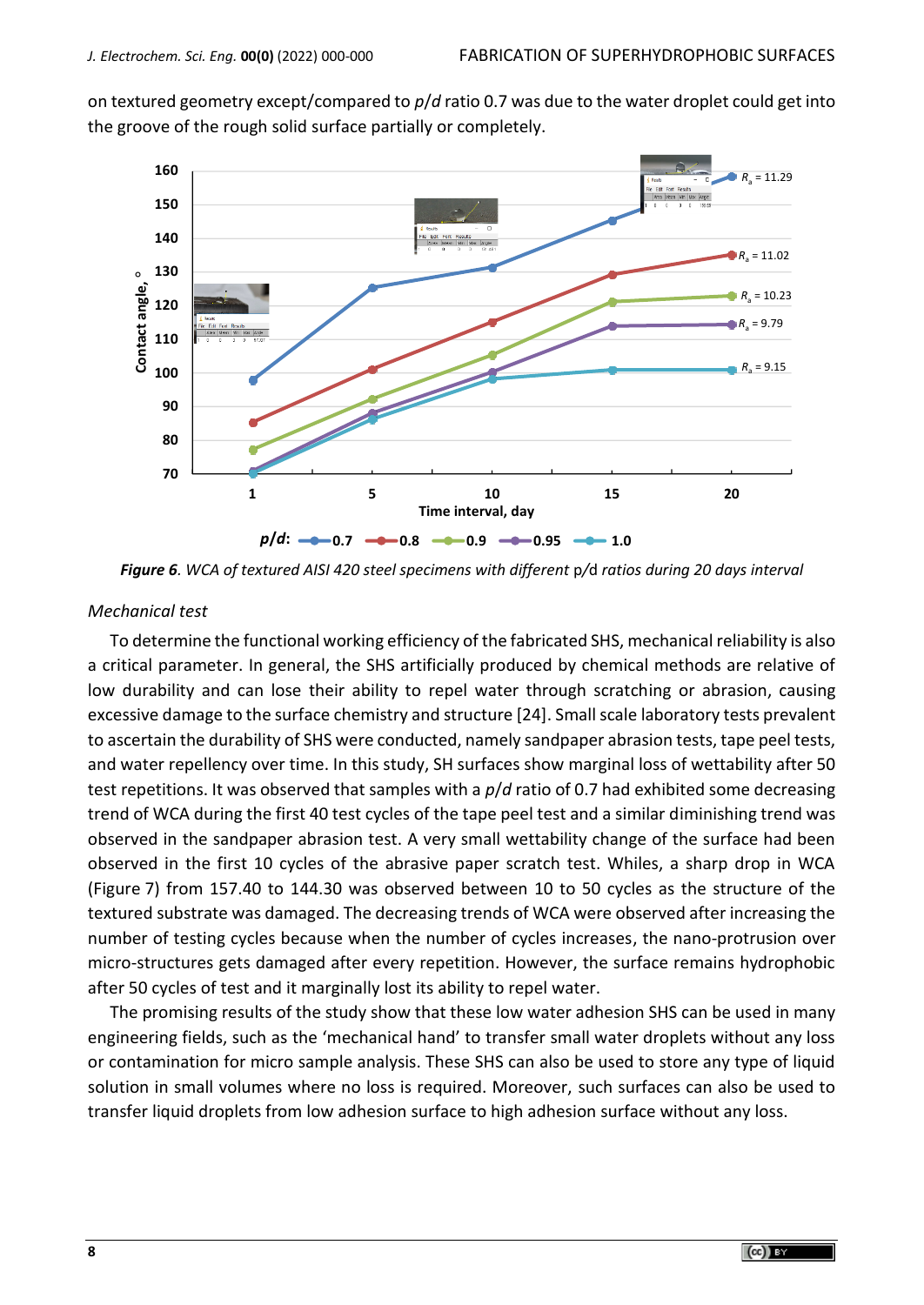

*Figure 7. WCA measurement on the surface after mechanical testing (p/d = 0.70)*

# **Conclusion**

It has been shown that a compact and relatively inexpensive fiber laser texturing machine can be used to produce SHS on AISI 420 steel substrates that exhibit hydrophobic properties immediately after direct laser texturing under atmospheric conditions. The wettability of the ablated surface enhances with time and the surfaces become SH after 19 days of autoxidation. To evaluate the mechanical stability of the developed SHS, two different test methods were performed, the first being the sandpaper abrasion test and the second being the tape-peel adhesion test. Following are the main finding of the study:

- SEM and EDS analysis showed that laser texturing was mainly responsible for the changes in surface morphology and scatting surface chemistry. The results showed that both the surface chemistry and the pulse overlap could have a significant impact on the water repellency of the AISI 420 steel surface.
- The superhydrophobicity of the laser-textured surface increased with decreasing *p*/*d* value due to increased surface roughness. A circular texture pattern with a value of 0.7 *p*/*d* shows excellent non-wetting behaviour due to increased surface roughness. The maximum WCA achieved was  $158.6^{\circ}$  after 19 days of the sample stored at ambient conditions.
- After investigation, it has been found that an increase in carbon and oxidation percentage on the textured surface over time was highly responsible for the SH behaviour.

# **References**

- [1] B. D. Rezgui, *Surface Texturing for a Superhydrophobic Surface,* in: *The Effects of Dust and Heat on Photovoltaic Modules: Impacts and Solutions,* A. Al-Ahmed, Inamuddin, F.A. Al-Sulaiman, F. Khan (Eds.), Green Energy and Technology, Springer Cham, 2022, p. 113. [https://doi.org/10.1007/978-3-030-84635-0\\_5](https://doi.org/10.1007/978-3-030-84635-0_5)
- [2] Z. Yang, C. Zhu, N. Zheng, D. Le, J. Zhou, *Materials (Basel)* **11(11)** (2018) 2210. <https://doi.org/10.3390/ma11112210>
- [3] Y. Wang, J. Liu, M. Li, Q. Wang, Q. Chen, *Applied Surface Science* **385** (2016) 472-480. <https://doi.org/10.1016/j.apsusc.2016.05.117>
- [4] H. H. Nguyen, A. K. Tieu, S. Wan, H. Zhu, S. T. Pham, B. Johnston, *Applied Surface Science* **537** (2021) 147808.<https://doi.org/10.1016/j.apsusc.2020.147808>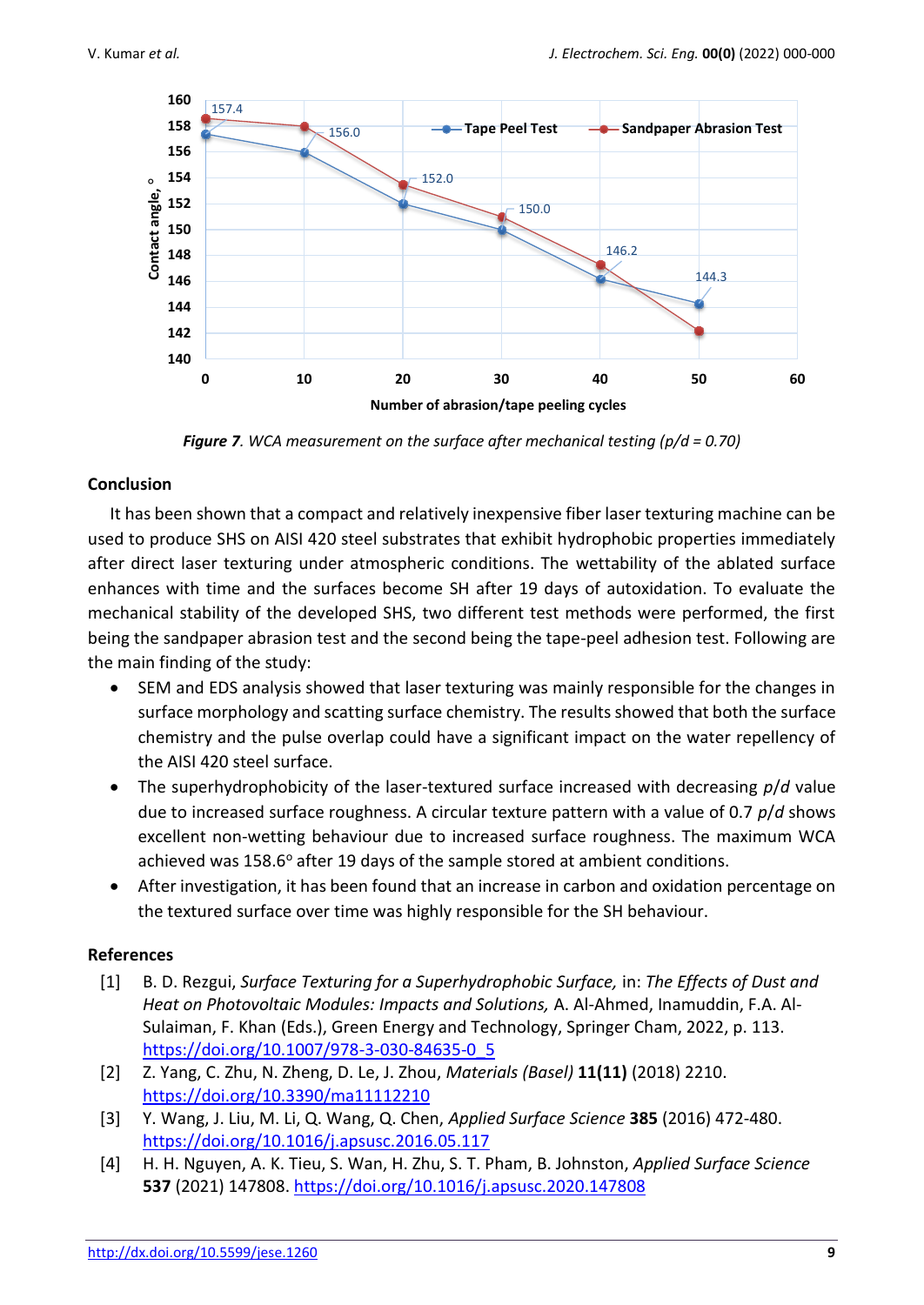- [5] A. R. Esmaeili, N. Mir, R. Mohammadi, A Facile, *Journal of Colloid and Interface Science* **573**  (2021) 317-327.<https://doi.org/10.1016/j.jcis.2020.04.027>
- [6] Y. Cho, C.H. Park, *RSC Advances* **10(52)** (2020) 31251-31260. <https://doi.org/10.1039/D0RA03137B>
- [7] V. Kumar, R. Verma, S. Kango, V.S. Sharma, *Materials Today Communications* **26** (2021) [101736. https://doi.org/10.1016/j.mtcomm.2020.101736](file:///D:/Zoran/Downloads/101736.%20https:/doi.org/10.1016/j.mtcomm.2020.101736)
- [8] V. Kumar, R. Verma, S. Kango, *Transactions of the Indian Institute of Metals* **73** (2020) 1025- 1026.<https://doi.org/10.1007/s12666-020-01918-8>
- [9] B. S. Yilbas, H. Ali, A. Al-Sharafi, N. Al-Aqeeli, *Optics and Lasers in Engineering* **102** (2018) 1-9. <https://doi.org/10.1016/j.optlaseng.2017.10.014>
- [10] R. S. Sutar, S. S. Latthe, S. Nagappan, C.-S. Ha, K. K. Sadasivuni, S. Liu, R. Xing, A. K. Bhosale, *Journal of Applied Polymer Science* **138(9)** (2021) 49943. <https://doi.org/10.1002/app.49943>
- [11] J. Wu, J. Chen, J. Xia, W. Lei, B.-p. Wang, *Advances in Materials Science and Engineering* **2013** (2013) 232681. <https://doi.org/10.1155/2013/232681>
- [12] K. Ellinas, A. Tserepi, E. Gogolides, *Langmuir* **27(7)** (2011) 3960-3969. <https://doi.org/10.1021/la104481p>
- [13] G. Deep, V. Rajora, I. Singh, *3 rd National Conference on Advancements in Simulation & Experimental Techniques in Mechanical Engineering (NCASEme-2016)*, *Proceedings*, Chandigarh University, Gharuan, Mohali, Punjab, India, 2016, p. 253-257.
- [14] D-M. Chun, C.-V. Ngo, K.-M. Lee, *CIRP Annals - Manufacturing Technology* **65(1)** (2016) 519-522.<https://doi.org/10.1016/j.cirp.2016.04.019>
- [15] K. Ellinas, M. Chatzipetrou, I. Zergioti, A. Tserepi, E. Gogolides, *Advanced Materials* **27(13)** (2015) 2231-2235.<https://doi.org/10.1002/adma.201405855>
- [16] X. Wu, V. V. Silberschmidt, Z.-T. Hu, Z. Chen, *Surface and Coatings Technology* **358** (2019) 207-214. https://doi.org/10.1016/j.surfcoat.2018.11.039
- [17] H. M. Forooshani, M. Aliofkhazraei, H. Bagheri, *Journal of Alloys and Compounds* **784** (2019) 556-573.<https://doi.org/10.1016/j.jallcom.2019.01.079>
- [18] D. Zhao, M. Pan, J. Yuan, H. Liu, S. Song, L. Zhu, *Progress in Organic Coatings* **138** (2020) 105368.<https://doi.org/10.1016/j.porgcoat.2019.105368>
- [19] Y. Xiu, L. Zhu, D.W. Hess, C. P. Wong, *Nano Letters* **7(11)** (2007) 3388-3393. <https://doi.org/10.1021/nl0717457>
- [20] L. B. Boinovich, A. M. Emelyanenko, K. A. Emelyanenko, A. G. Domantovsky, A. A. Shiryaev, *Applied Surface Science* **379** (2016) 111-113.<https://doi.org/10.1016/j.apsusc.2016.04.056>
- [21] Q. Ma, Z. Tong, W. Wang, G. Dong, *Applied Surface Science* **455** (2018) 748-757. <https://doi.org/10.1016/j.apsusc.2018.06.033>
- [22] S. Niu, B. Li, Z. Mu, M. Yang, J. Zhang, Z. Han, L. Ren, *Journal of Bionic Engineering* **12(2)** (2015) 170-189. [https://doi.org/10.1016/S1672-6529\(14\)60111-6](https://doi.org/10.1016/S1672-6529(14)60111-6)
- [23] T. Wu, W.-hua Xu, K. Guo, H. Xie, J.-ping Qu, *Chemical Engineering Journal* **407** (2021) 127100.<https://doi.org/10.1016/j.cej.2020.127100>
- [24] X. Gao, Z. Guo, *Journal of Colloid and Interface Science* **512** (2018) 239-248. <https://doi.org/10.1016/j.jcis.2017.10.061>
- [25] Y. Zhang, L. Zhang, Z. Xiao, S. Wang, X. Yu, *Chemical Engineering Journal* **369** (2019) 1-7. <https://doi.org/10.1016/j.cej.2019.03.021>
- [26] R. S. Sutar, S. S. Latthe, A. M. Sargar, C. E. Patil, V. S. Jadhav, A. N. Patil, K. K. Kokate, A. K. Bhosale, K. K. Sadasivuni, S. V. Mohite, S. Liu, R. Xing, *Macromolecular Symposia* **393(1)**  (2020) 2000031. <https://doi.org/10.1002/masy.202000031>
- [27] Y. Yoon, D. Kim, J.-B. Lee, *Micro and Nano Systems Letters* **2(1)** (2014) 3. <https://doi.org/10.1186/s40486-014-0003-x>